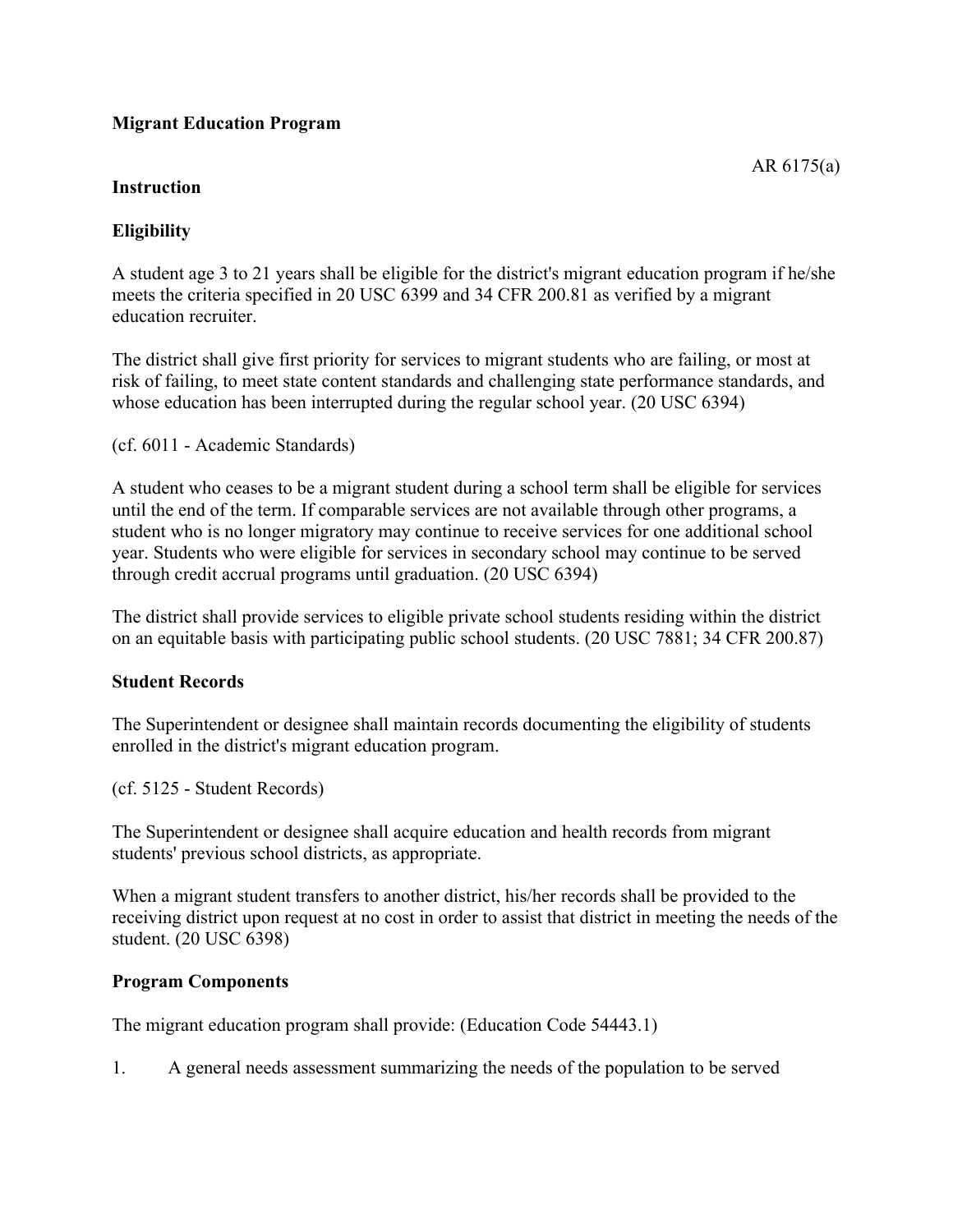2. Individual assessment of the educational and relevant health needs of each participating student, within 30 days of enrollment

3. A comprehensive program to meet the educational, health, and related needs of participating students which supplements the district program and which provides:

a. Instructional services, including academic, remedial and compensatory, bilingual and multicultural, and vocational instruction

(cf. 6174 - Education for English Learners) (cf. 6177 - Summer Learning Programs) (cf. 6178 - Career Technical Education)

b. Counseling and career education services

(cf. 6164.2 - Guidance/Counseling Services)

c. Preschool services in accordance with Education Code 54443

(cf. 5148 - Child Care and Development)

(cf. 5148.3 - Preschool/Early Childhood Education)

d. Other educational services that are not otherwise available in sufficient quantity or quality to eligible migrant students

e. Instructional materials and equipment necessary for appropriate services

f. Other related services needed to enable migrant students to participate effectively in instructional services

g. The coordination and teaming of existing resources serving migrant students, such as bilingual-crosscultural education, health screening, and compensatory education

(cf. 5141.6 - School Health Services) (cf. 5147 - Dropout Prevention) (cf. 6171 - Title I Programs)

4. A brief individual learning plan listing the services to be provided to each student, which shall be given to the parent/guardian in writing or at a parent/guardian conference, annually and each time the student moves to a new district

5. Staffing and staff development plans and practices to meet the needs of students and implement the program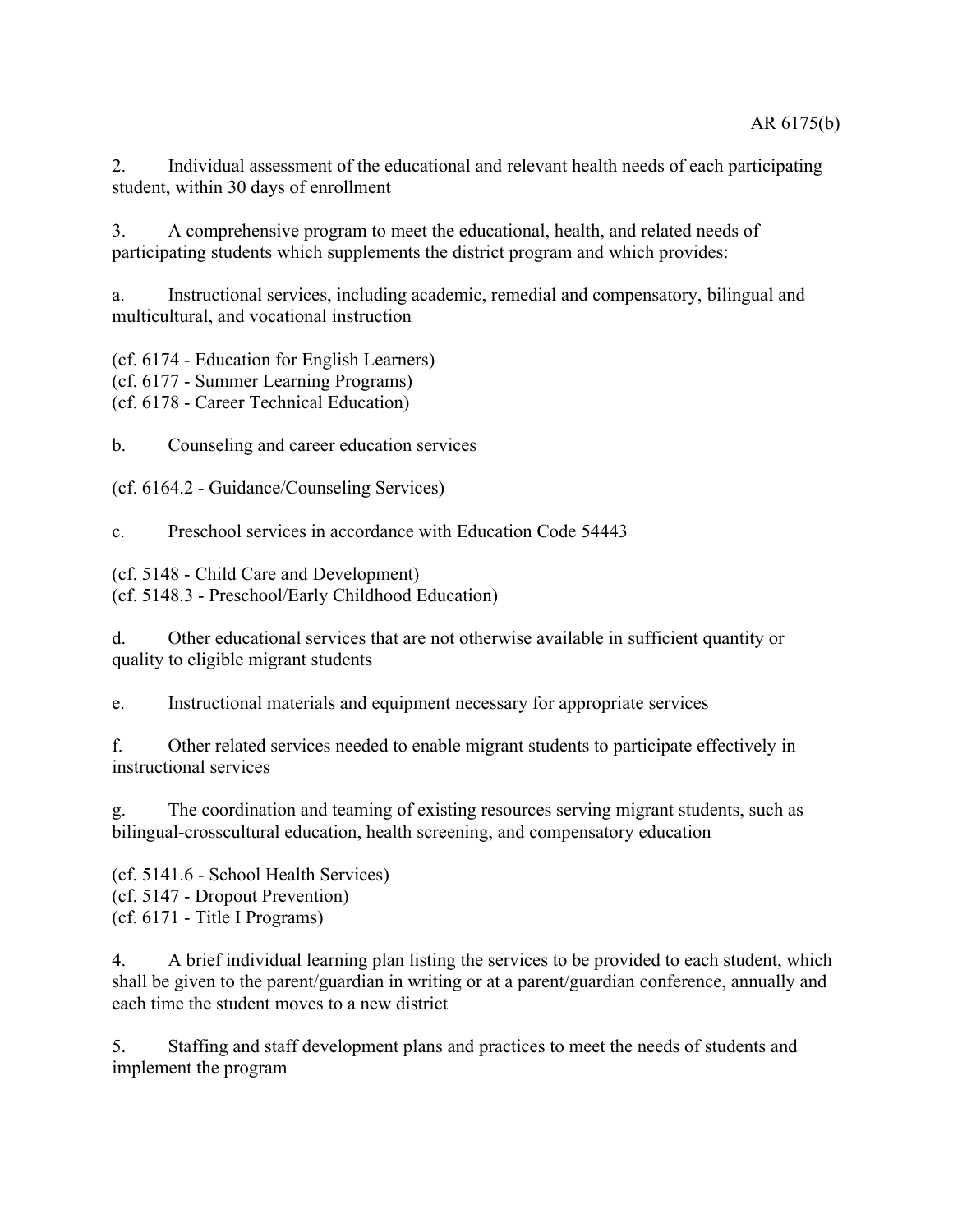(cf. 4131 - Staff Development)

6. Parent/guardian and community involvement as specified in Education Code 54444.2, including, but not necessarily limited to, the establishment of a parent/guardian advisory council

(cf. 6020 - Parent Involvement)

7. Evaluations which include annual student progress and overall program effectiveness and quality control reports

The migrant education program shall provide for the same opportunities for parent involvement that are provided to parents/guardians for federal Title I programs. (20 USC 6394)

Contingent upon funding, the district shall provide home-based and/or school-based family literacy services to migratory families to enhance parents/guardians' literacy levels, parenting skills, and English language skills.

## **Parent Advisory Council**

The parent advisory council shall be comprised of members who are knowledgeable of the needs of migrant students and shall be elected by the parents/guardians of students enrolled in the district's migrant education program. The composition of the council shall be determined by the parents/guardians at a general meeting to which all parents/guardians of participating students shall be invited. The parents/guardians shall be informed, in a language they understand, that they have the sole authority to decide on the composition of the council. (Education Code 54444.2)

At least two-thirds of the advisory council shall consist of parents/guardians of migrant students. (Education Code 54444.2)

All parent/guardian candidates for the council shall be nominated by parents/guardians. Nonparent candidates, such as teachers, administrators, other school personnel, or students, shall be nominated by the groups they represent. All other community candidates shall be nominated by the parents/guardians. (Education Code 54444.2)

The parent/guardian advisory council shall meet at least six times during the year and shall: (Education Code 54444.4)

1. Establish program goals, objectives, and priorities

2. Review annual needs assessments, program activities for each school, and individual learning plans